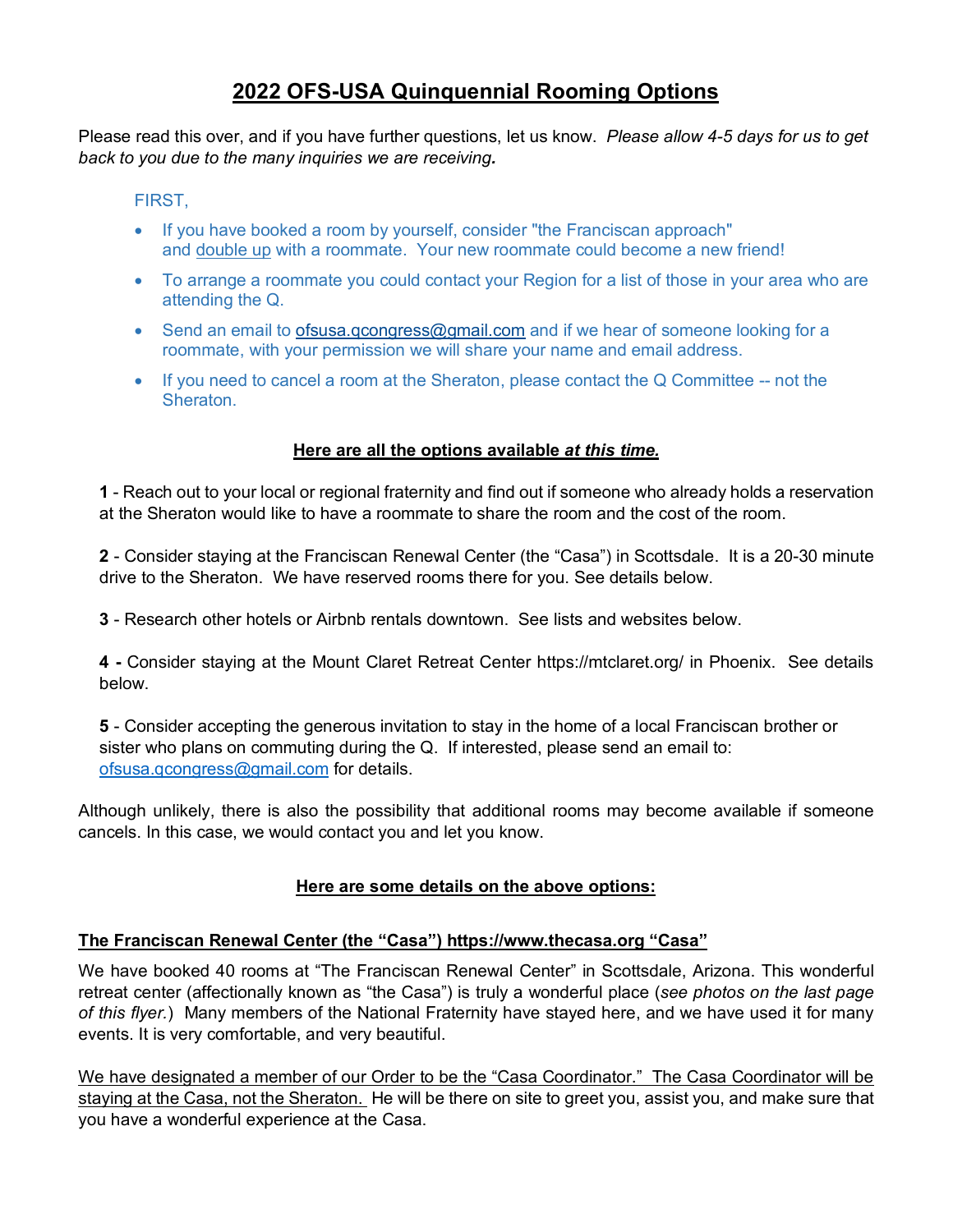How would it work for you to get to the Sheraton each day? If you are driving to Phoenix, you would drive directly to the Casa, and check in there, and then drive back and forth to the Sheraton (about a 20–30 minute drive.) If you are flying to Phoenix, you would need to use a taxi, Uber or Lyft *to get to the Casa* – but we hope to arrange carpools for the daily commute to the Sheraton.

I am sure you have many other questions. We will help you. Let me just say first that we truly believe that staying at the Casa will be a very good experience, in spite of the little inconvenience of not being able to stay at the Sheraton.

**If you are interested in more information about the Casa, please send an email to: [ofsusa.qcongress@gmail.com](mailto:ofsusa.qcongress@gmail.com)** 

Please include your phone number. The Casa Coordinator will contact you.

**Please DO NOT contact the Casa directly. They do not have the staff to handle the phone calls. Reservations must be made through our OFS Casa Coordinator.**

#### **Hotels or Air BNB near the Sheraton**

Here is a list of some of the hotels that are in the downtown area. We list these names as possibilities and do not guarantee there are rooms available. We are unaware of the price of rooms. (Remember -- if you could share a room, the cost is cut in half.) You will need to contact one of these hotels directly. If you are flying to Phoenix, we can provide ground transportation from the airport *to the Sheraton* – but you would be responsible for transportation from the Sheraton to the place where you are staying.

There are MANY hotels in the Phoenix area – some are less costly than others. Following we have listed the name and phone number of a few, as well as the distance from the Sheraton:

**Hampton Inn & Suites Phoenix Downtown** – distance to Sheraton - .2 mile or 5 minutes walking 77 E Polk St, Phoenix, AZ 85004 Phone: (602) 710-1240

**Weston Phoenix Downtown** – distance to Sheraton - .2 mile or 4 minutes walking 333 N Central Ave, Phoenix, AZ 85004 Phone: (602) 429-3500

**Hyatt Regency Phoenix** – distance to Sheraton - .2 mile or 4 minutes walking 122 N 2nd St., Phoenix, AZ 85004 Phone: (833) 456-0772

**Hilton Garden Inn Phoenix Downtown** -distance to Sheraton .3 mile or 6 minutes walking 15 East Monroe, Phoenix AZ 85004 Phone: (602) 343-0006

**Hyatt Place Phoenix/Downtown** – distance to Sheraton .5 mile or 11 minutes walking 150 W Adams St, Phoenix, AZ 85003 Phone: (602) 388-4888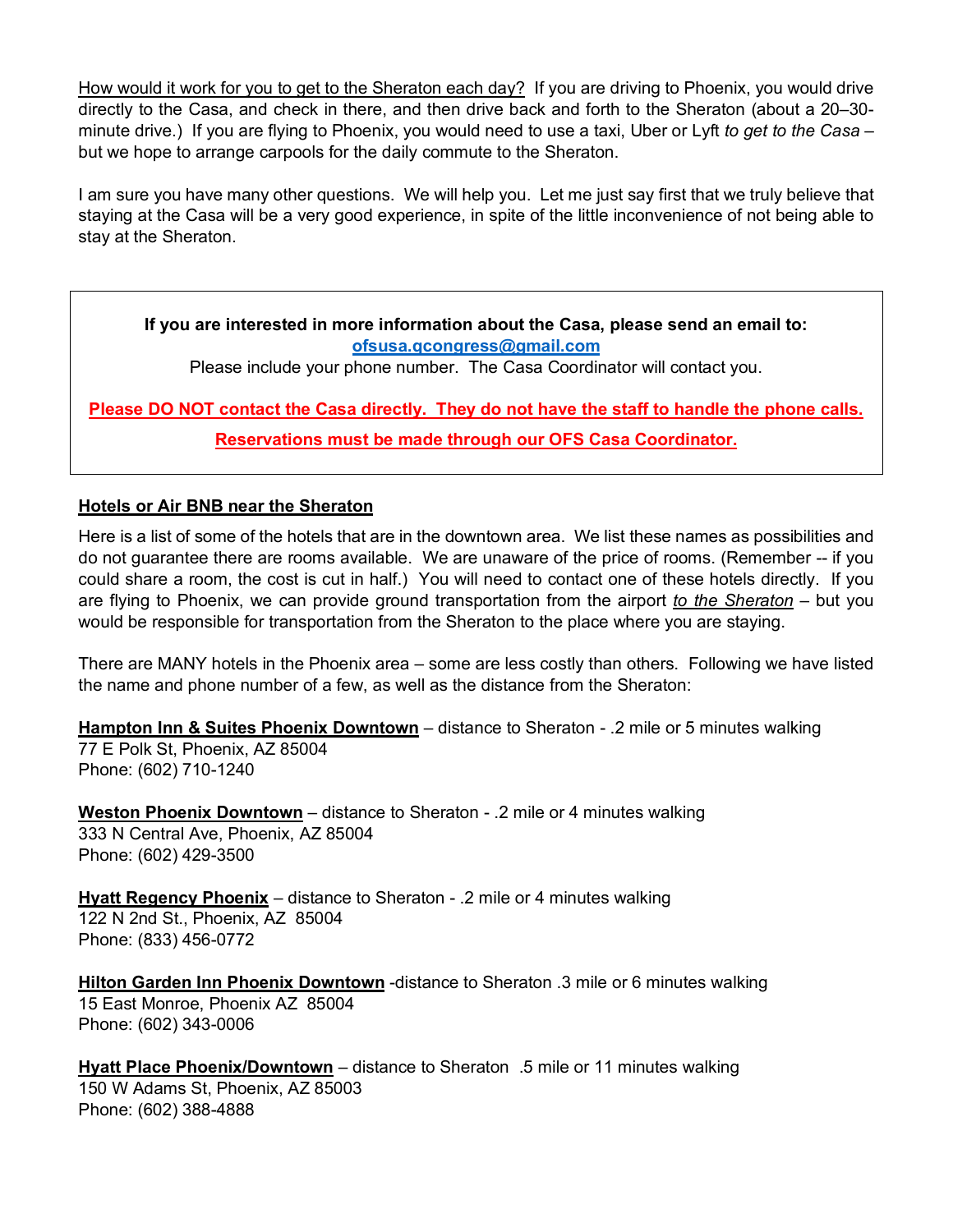You may want to consider an Airbnb, or a hotel other than the ones listed above.

Here are some websites to check: https://www.airbnb.com/downtown-phoenix-az/stays https://www.hotels.com https://www.airbnb.com

*NOTE -- If booking on one of these sites and you do not have a vehicle, make sure how far the room is from the Sheraton Downtown.* 

Again, you would be responsible for booking your room, and for your own transportation.

If you are flying into Phoenix, we can provide ground transportation from the airport to the Sheraton – but you would be responsible for transportation from the Sheraton to the place where you are staying.

#### **Mount Claret Retreat Center https://mtclaret.org/ in Phoenix**

4633 N. 54th Street, Phoenix, AZ 85018 Phone: (602) 840-5066

Mount Claret Retreat Center is another lovely retreat center and is 10 minutes from the Casa and 20-30 minutes from the Sheraton.

As of March 10, 2022 the following rooms were available.

1 Casita (2 bedrooms 1 Queen/2 Twins) @ \$106.00/night

2 Rooms with 1 Queen bed @ \$56/night per room

3 Rooms with 2 Twins beds @ \$56/night per room

You would be responsible for booking your own room and providing your own transportation from the airport to Mount Claret and also to the Sheraton each day. Car pooling may be an option.